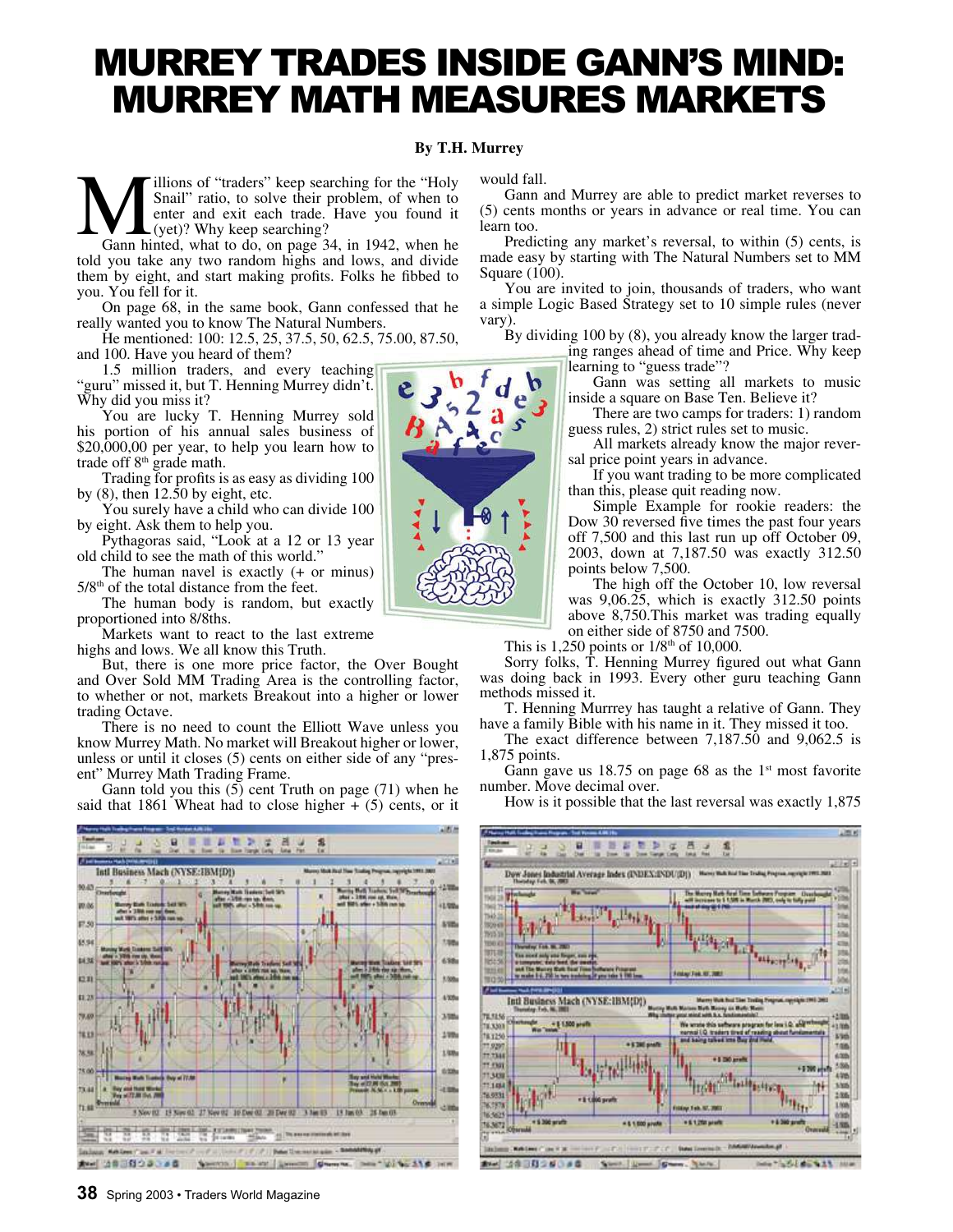points? Was it luck?

If you are a true trader, you know it isn't, because it reversed from the previous high up at 9,06.25 for a Double Top.

The last two reverses were 1,875 + 1,875, which equals 3,750 points, or  $3/8<sup>th</sup>$  of 10,000, which is the MM Square it is trading in (presently). Everyone is looking for  $3/8<sup>th</sup>$  and  $5/8<sup>th</sup>$  moves (up or down) off random highs and lows.

Folks, the Dow 30 reversed lower on October 02, 2002, the Murrey Math start for the new trading year: 2002  $-2003$ , and it fell from MM 3/8<sup>th</sup> to  $-2/$  $8<sup>th</sup>$ , which is a move of  $-5/8<sup>th</sup>$  or  $781.25$ points exactly.

On the high at 9,062.5 this past reverse up to its Double Top, it fell  $-5/8$ <sup>th</sup> down  $-781.25$  points. Both these  $5/8<sup>th</sup>$  reverses were inside the Internal Harmonic Octave 7,500 - 8,750, which is ten times larger than Gann's Natural Number 100.

Gann gave you the outside frame for large moves over a year's trading.

Murrey goes inside Gann's head and gives you the Murrey Math Internal Octave "profit frame" for trades inside the 16 - day trading frame, so you can steal  $2/8$ <sup>th</sup> fast.

Small +  $2/8$ <sup>th</sup> profits are taken fast. Then, gambling with the other 50% of your winning position will make you a rich trader (over time and repetition).

Test: how much do you make trading?

If you don't make \$ 50,000 per year trading, you are in the rookie status.

Your trading I.Q. is measured by your success reflected only in what you make (money) not how many terms you know.

Trading is simple, if you can think simple minded. If you use moving averages and Indicators you have a personality problem that hinders your ability to "see" a simple trade.

The rule to a perfect trading system is: can a blind person trade it? Yes MM.

Could a blind person remember the high up at 9,062.50 on August 22, 2002, the lows on October 09, 2002, then the reverse up at 9,062.50 on December 02, 2002.

You would not need any Indicator or slow moving average to tell you to reverse positions after 1,875 points.

How many years of learning to trade would it take a blind person to remember to short all Double Tops, and reverse on lows of – 1,875 points. Did you do it? No?

All markets are reversing to preset numbers set to Music: 437.50 cycles per second.

You don't know how this works. Please just accept it (now). If you already knew, you would already know my Truths as Truth.

Logic.

Gann went to London, England to study Fibonacci 's Math. He traveled to Egypt to study the math in the Pyramids.

Murrey was poor growing up, so he just read it (all) in books at the Library.

 Murrey knows how to help you profit off the brains of two geniuses: Murrey-Gann.

Your job is not to learn how to be smarter than Murrey and Gann.

Folks, Gann and Murrey are gifted men.

You may be smart, but you aren't gifted.

If you were gifted you would have already figured out what Murrey and Gann did.

Please get over it, and relax, and start making profits off  $8<sup>th</sup>$  grade math: Murrey Math, instead of trying to improve on Music based trading inside The Murrey Math Harmonic Octave.

1998 to 2000 created the largest number of "brain dead" quasi gurus who thought they could out "create" the Master Teachers.

They are hiding under their moving averages and Indicators that failed to tell them the high in the Dow 30 was 11,875, and the Nasdaq was 5,000.

T. Henning Murrey has been telling you, how easy trading really is if you quit trying to out do Gann and Murrey.

All the other gurus can't do it either (yet). They are converting to Murrey's mindset.

Murrey discovered that Gann left off the simple Truth: all markets are trading inside one of 128 Internal Octaves inside The Natural Number 100.

You won't be able to figure out the 128 different Internal octaves, unless you take one year at 18 hours per day.

We provide the "Murrey Math Learning Tool" for setting the 128 different Internal Octaves, by providing the real time software program, so you may simply rent it on a monthly basis, until your trading I.Q. can figure out how to set the current trading Price in Time (Rhythm).

Your job is to get all the expert learning tools asap, then get to paper trading, then trade "live" real time, and quit creating a better moving average or Indicator.

87.5% of all the software programs that offer internal fine - tuning of Indicators are perpetuating traders who are continually confused and frustrated at their own genius.

Most rookie traders should start with trading baseball cards, instead of the S&P 500 E Minies. But they enjoy losing.

Please look at the chart Figure (A): IBM from October 2002 thru Jan. 2003.

Gann knew this simple rule of Natural Numbers: 75 to 87.50 over 90 This market is set to two of Gann's

### **The Donio Option Writings**

Now include the Just-Released

Privately-Printed Instruction Manual

OPTIONS--The Independent Trader's

One-Man Curb Exchange.

Explores In-Depth How To Use Your

Telephone or Computer To Gain

The Money Lost by Other Speculators.

Reduced Risk, Minimal Start-Up Cash.

Mail Check or MO for \$48 to:

### **Oldcastle Laboratory**

Box 508, New York, NY 10276-0508

ℾ



**(Get all the back articles on CD which includes hundereds of articles, charts, and illustrations from the archives of the past 35 issues of Traders World.** 

| Name                                                                                        |  |  |  |  |
|---------------------------------------------------------------------------------------------|--|--|--|--|
| Address                                                                                     |  |  |  |  |
|                                                                                             |  |  |  |  |
| State Zip                                                                                   |  |  |  |  |
| Email                                                                                       |  |  |  |  |
| ПСеск ПМС П Visa ПАМАХ                                                                      |  |  |  |  |
| Card#<br>Exp.                                                                               |  |  |  |  |
| <b>Traders World Magazine</b><br>800-288-4266<br>2508 W. Grayrock St. Springfield, MO 65810 |  |  |  |  |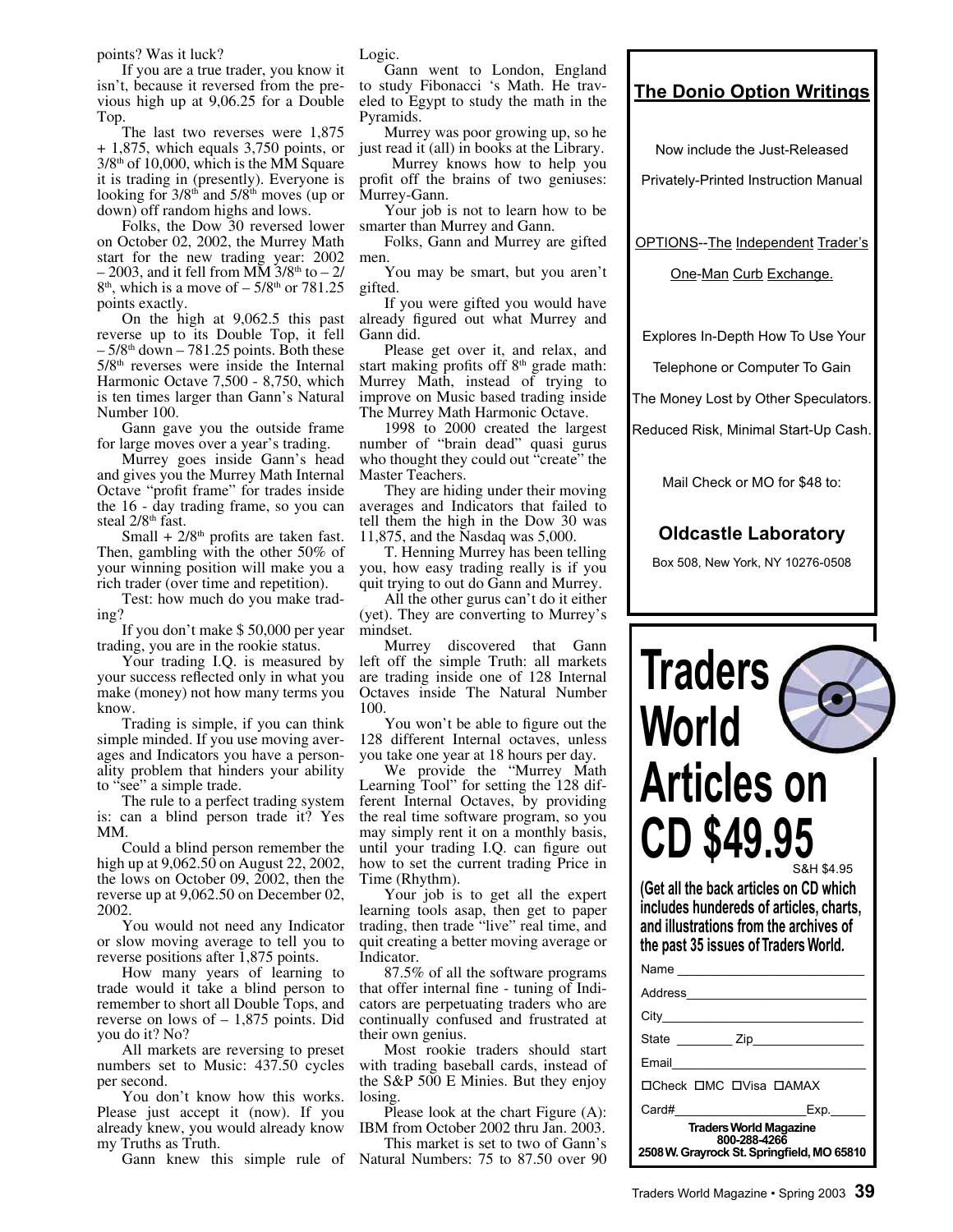# **Pyrapoint Trading Course**



From the early '60's when I began to study somewhat in earnest, and following at least to the mid-seventies, I attended many seminars, but I especially attempted to attend all seminars available

**Don E. Hall** 

Alas, however! I never found the secret as shown by Gann's verified results.

It was only after attending most of the Gann seminars, administered by people, all of whom were claiming to have his secret, that I came to the conclusion that there was a question as to whether the teachers were actually duplicating his record. Indeed, they were usually not even in fair range of his results.

It was then that I began dissecting his seminars and assimilating certain segments of different seminars. I came to some conclusions, not the least of which was, in my opinion: THAT HE WASN'T ALWAYS TEACHING THAT WHICH HE WAS ACTUALLY TRADING.

I can stand corrected, but the next ten years proved to me the validity of my convictions. Mr. Gann indicated that he would not reveal the true secret of the math involved. However, he also indicated that if one were to spend the time which he had (25 years) and covered the material at least three times, that it could be revealed to a serious student.

I have qualified for the years, plus some, and have subjected my family to at least ten of those years, sometimes to their exhaustion, I'm sure.

I SUBMIT TO YOU THAT THE PYRAPOINT SYSTEM IS THE PRINCIPLE WHICH HE USED. I can prove it, I feel. Gann never taught this in any of his seminars, even to his associate, who I had the privilege to personally know for some seven years, Mr. Renato Alghini. "Reno" was with Gann for six years, actually sharing close trading desks. Reno revealed that Gann carried into the trading pit a piece of paper when he did his most successful recorded trades. I have figured out how Gann used this piece of paper to successfully trade. I will teach you in my complete PYRAPOINT course how I feel he used this piece of paper to sucessfully trade. I will teach you in my complete PYRAPOINT course how I feel he used this piece of paper.

**Course Contents: 300 pgs. Introduction Part I: Factors Contributing to the** 

**Formation of PYRAPOINT**

 **•** An introductory word about trading.  **•** An outline of what to expect in the pages to follow

 **•** Fundamentals of trading as applied to PYRAPOINT and their role in the trading system.

 **•** The PYRAPOINT system of trading **Part II: Core Basics of PYRAPOINT**

 **•** What is the derivative of this

PYRAPOINT system?

 **•** Studies and the theorems of which make PYRAPOINT valid

 **•** Basics of the simple square

 **•** Specific PYRAPOINT rules

 **•** The core data

**Part III: Developing the Application of Learned Basics**

 **•** The square applied

 **•** A word about trendlines

 **•** A word about the charting program per the computer

 **•** Overbalance as a tool of trend

 **•** Using the three-place floating decimal **Part IV: Charting Our Knowledge of Learned Basics**

 **•** Chart and "setup" recognition

 **•** Continuing our study in chart application **Part V: Learning to Use Our Charts to Guide Our Decisions**

 **•** A further review with July Oats and July Corn

 **•** A study in synchronizing what we now know

 **•** Some additional uses to assist your understanding in charting PYRAPOINT  **•** A parallel example using the stock market

#### **Part VI: Principles & Examples Applied to the "Firing Line"**

 **•** Quick examples of assistance to us

- A word about 2 x 1 and 4 x 1 lines
- Further use of 2 x 1 lines
- A longer look at a complete trend cycle, and related uses for successful trading  **•** Integrating squares
- Coordinating more than one time frame **Part VII: In Conclusion**
- Observations for "setup" recognition **•** Summarily Speaking

**Student Internet Support Site Available Program Script Included**

Real-Time Trading for Ensign (Signal, Bonneville, DTN compatible) with Ensign Demo program.

!Yes**,** please send me the complete PYRAPOINT Course for \$150.00 plus U.S. S&H of \$4.95. □ Please send me information about a PYRAPOINT SEMINAR.

| $\blacksquare$ Name                                                      |  |                                      |
|--------------------------------------------------------------------------|--|--------------------------------------|
| Address                                                                  |  |                                      |
| $\Gamma$ City                                                            |  | State _______ Zip___________________ |
| $\Gamma$ <sub>E-mail</sub>                                               |  |                                      |
| Method of Payment: □ Check □ VISA □ MC □ AMEX                            |  |                                      |
|                                                                          |  | Exp.                                 |
| Traders World, 2508 W. Grayrock St., Springfield, MO 65810, 800-288-4266 |  |                                      |
|                                                                          |  |                                      |

days.

Murrey refined Gann's mind, by setting an Internal Octave inside 75 to 87.50, then adding the MM Breakout  $(+2/8<sup>th</sup>)$  and  $(-2/8<sup>th</sup>)$  to signal frame shifts.

Gann never told you to do this, since he assumed you had enough Logic to see it.

Do you see it? Do you trust it? Do you want to improve it, or destroy it? Choose now.

T. Henning Murrey refined what Gann knew, and shows you, the exact price for every 1/8th that IBM would have to close above or below to move higher or lower.

These numbers will never change in 1,000 years. You may choose to confuse them.

T. Henning Murrey copyrighted the Breakout  $(+ 2/8<sup>th</sup>)$  and Breakout  $(-2/8<sup>th</sup>)$ in 1993.

You are ten years late, if you haven't converted to Murrey's high I.Q. trading system. But you will someday soon.

T. Henning Murrey took his high I.Q. and converted it into a simple software program, so normal I.Q. and low I.Q. traders may improve their "win loss" ratio.

87.5% of all traders are only normal I.Q. traders. 87.5% of all populations are normal, not genius people.

We have found that most traders can't learn complicated trading rules.

Why would you want to learn a complicated trading system with so many rules or exceptions? Wouldn't you prefer to learn to trade off 8th grade math I.Q. rules?

IBM reversed 26 times off simply dividing the difference between 75 and 87.50.

How many years of trading would it take you to know this Truth?

Gann and Murrey already know it. When will you accept it? You must someday.

Is this too simple for you to accept? Why not use Gann's rules and place them inside Murrey's Internal Harmonic Trading Frame and quit using random extremes?

Please look at the IBM chart.

You could have made  $+$  \$126,562.50 in 90 days, if you used Gann's 3/8th and 5/8th rules, along with Murrey's trading rules.

Gann charged \$ 5,000 in 1929 for his classes to the rich.

T. Henning Murrey charges \$875 for the  $1<sup>st</sup>$  day to teach you how to quit losing.

Have you heard about single stock futures?

This is the greatest profit maker potential introduced in years.

It will take the average trader ten years to accept this simple (new) way to trade.

Do you wonder why IBM couldn't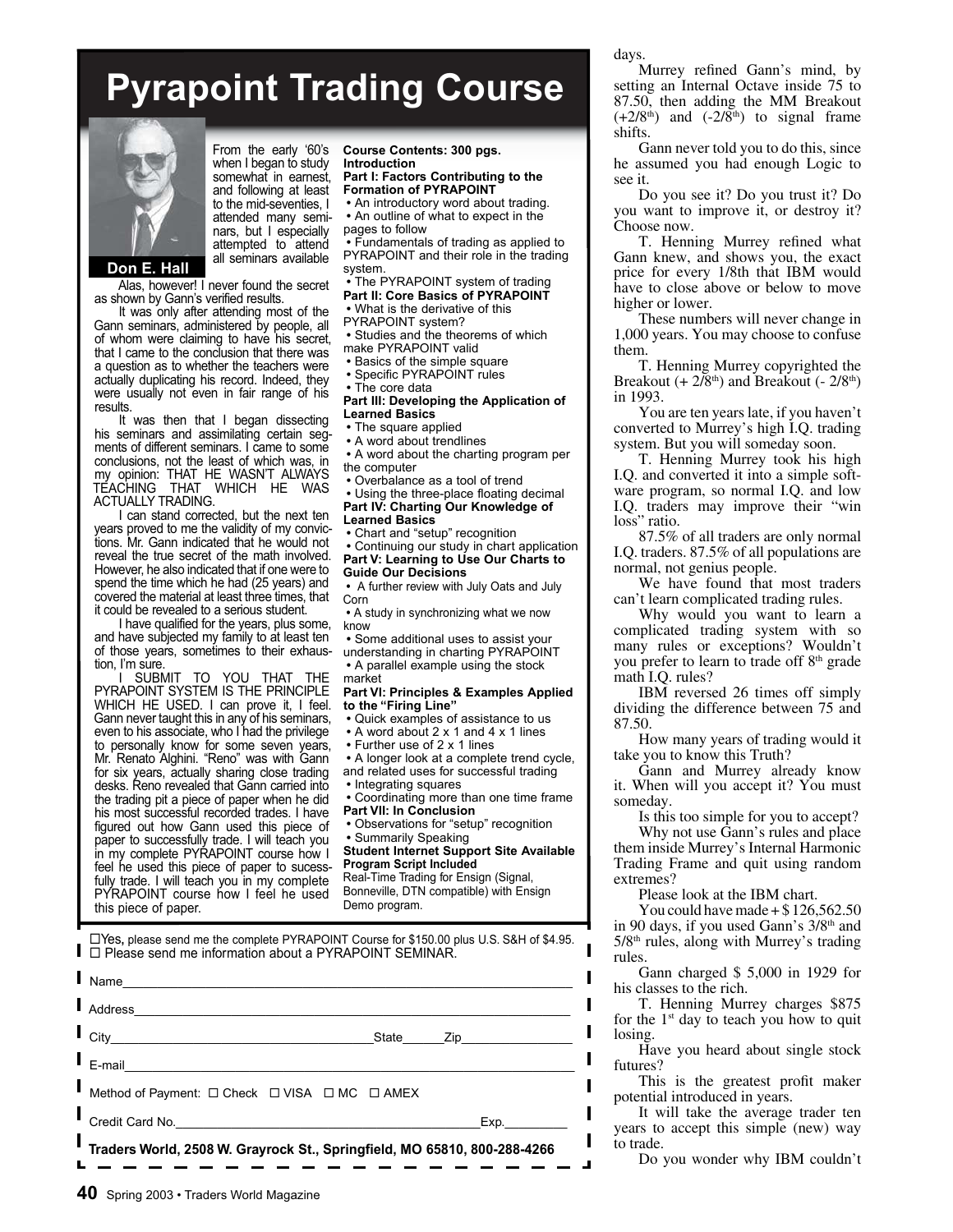close above 89.06?

Answer: IBM gapped down a few months ago from 100 to 89.06.

They had poor earnings. Go figure.

It hasn't come back up above this gap down open yet. It won't any time soon.

IBM has fallen from 134 to 53, and then up to 89.06, then down to 75, which is an 81.25 - point down move.

T. Henning Murrey tells every student to learn to trade IBM. Do you?

Gann and Murrey have been telling you since 1942, that markets are trading inside a simple Internal octave. Can you memorize seven internal Octaves?

Let's play a game of Logic: if you divide any two Natural Numbers by (8), will these smaller internal numbers react to  $1/8^{th}$  of this larger  $1/8^{th}$ ? Are you lost? Most of you are (now). We will wait for you to catch up.

Let's play another game of Logic: would the ratio of 100 be the same to 10,000?

Are you lost again? Do you need help?

Ask your child of 12.50 years to write down 78.12 and tell them to move the decimal over two places to the right. What did they arrive (at)? 7,812.50 may be right?

Please look at the (combined) chart that has IBM and the Dow 30 using The Real Time Murrey Math Trading Frame Software Program.

If you have one finger, one eye, and can keep awake, and see the screen all day, you will be able to interday trade IBM as it reacts to the direction of the Dow 30 stocks.

Feb. 06, 2003 and Feb. 07, 2003, you could have made + \$ 3,000 on two trades, as IBM reversed inside 76.56 and 78.12.

It's a Law of Common sense: if you can only lose - \$ 190 per trade on IBM, why would you not simply trade it inside its current  $\dot{M}M$  0/8<sup>th</sup> – 8/8<sup>th</sup>? Do you need to know any more about this stock?

Now, all you cry babies who can't trade or are afraid, or can't get out of a "losing trade" with - \$ 190 loss, will make up more weak reasons why you can't have a close stop at 19 cents.

Most rookie "traders", learn to make excuses for failure, as a part of their trading strategy, instead of accepting small losses, as the key to preserving capital.

IBM never extended in one direction 19 cents on either side of any reversal. They are trading IBM within (5) cents, since they switched to Murrey's decimal system established in 1993. We're glad they caught up with us.

Let's move back to Logic: did you notice that your child will look at the chart of IBM and the Dow 30 chart, and the child will tell you that the Dow 30 is running to MM  $1/8<sup>th</sup>$  at 19.53125 points, so your child knows to move the deci-

## **MURREY MATH SUPPLIES**

The **MurreyMath Trading Frame** software program will automatically decide for you if a market is Over Bought or Over Sold, and automatically display the Trading Strategy whenever the Daily Price Action

#### **The MurreyMath Trading Frame Software**

- *All Gann Lines (8/8ths)*
- *All Vertical Time Lines*
- *All Squares in Time Lines*
- *Entry Price Points*
- *Set all Overbought/Oversold Lines*
- **Set 5 Circles of Conflict**
- *Present Daily Volume differential • Sell 50.% of Position Price Points*

*• Set Parallel Momentum Lines • Set Speed Angles (7) • Set Learning Mode Data • Present "Best Entry Price"*

**End-of-Day version \$875.00 includes: Software, Murrey Math Book, CD Learning Lessons & EMail Updates Real-Time version add \$1500.00**

**1-800-288-4266**  *www.tradersworld.com (order on-line)* **Murrey Math Book** *alone* **\$78.00 60 Day Software Trial**  *& credit for full version* **\$200.00**

mal over to .195125 cents for an Internal Octave on IBM. Hello to simple math: Murrey Math.

Ask your child to write down IBM. Then ask them to write down INDU. If they are capable of this simple instruction, and can use a computer, and you have downloaded our real time software, and they ask the software to find IBM and INDU (Dow 30 stocks), these two charts will appear automatically in real time "Live."

You do nothing more (than this).

The Murrey Math Real Time Software Program solves the problem of what is the correct current trading frame? How often is your software correct? Still confused?

Why do you want to waste your trading life learning to set the correct frame?

There are 112 different software programs available, but they are asking you to set your trading frame  $(8/8<sup>th</sup>)$  off what you think is correct.

Normal I.Q., low I.Q., and rookie traders, are not supposed to "guess trade" off random highs and lows.

How can a "loser" or rookie, be held responsible for making the best judgment as to where to see highs and lows?

T. Henning Murrey just finished "live" teaching classes the past three weeks in: Santa Ana, California, Las Vegas, Nevada, and now in Nashville, Tennessee.

We learned to learn to trade, not learn to set the trading frame.

Why learn to fly a plane just to go on vacation with your profits from trading?

T. Henning Murrey teaches normal I.Q. traders to trade "live" interday with all the rules, as the markets reverse "live."

The Murrey Math Real Time Software Program does all the "mental

### **HOT BOOKS & CHART PROGRAM**

**W.D. GANN IN REAL-TIME TRADING**  If you feel that you would like to do short term scalping or swing trading

in the markets, then this book might be for you. It illustrates many shortterm Gann mathematic trading techniques which have a high tendency to work intraday. Various intraday time frames are shown and how they can be used together to keep you in the direction of the market. 200 pages **\$69.00 S&H \$4.95**

#### **PATTERNS & ELLIPSES**

Stocks and futures move in ellpitical paths. When a market makes a gap, its price action usually passes into a new sphere. All its activity will remain in the current sphere until it moves into another new sphere. Ellipses along with pattern analysis can be used to determine if a market is bullish or bearish. This new book tells you how to use ellipses along with detailed chart patterns to determine if a stock or futures contract is bullish or bearish. 100 pages **\$49.95 S&H \$4.95**

#### **GANN GRIDS PRINTING PROGRAM**

At last…an affordable computer printing program that allows the user to plot and chart almost all stocks, commodities and indexes in the legendary WD Gann grid chart format making them mathematically and harmonically perfect for Gann, Bayer or Elliot style cycle research. No more time consuming hand drawn charts to worry about. The Gann Grid Printing Program will allow the user to set the price scale data from .001 - 32.00 per grid box. **\$79.95 S&H \$4.95**

> **Traders World Magazine 1-800-288-4266**